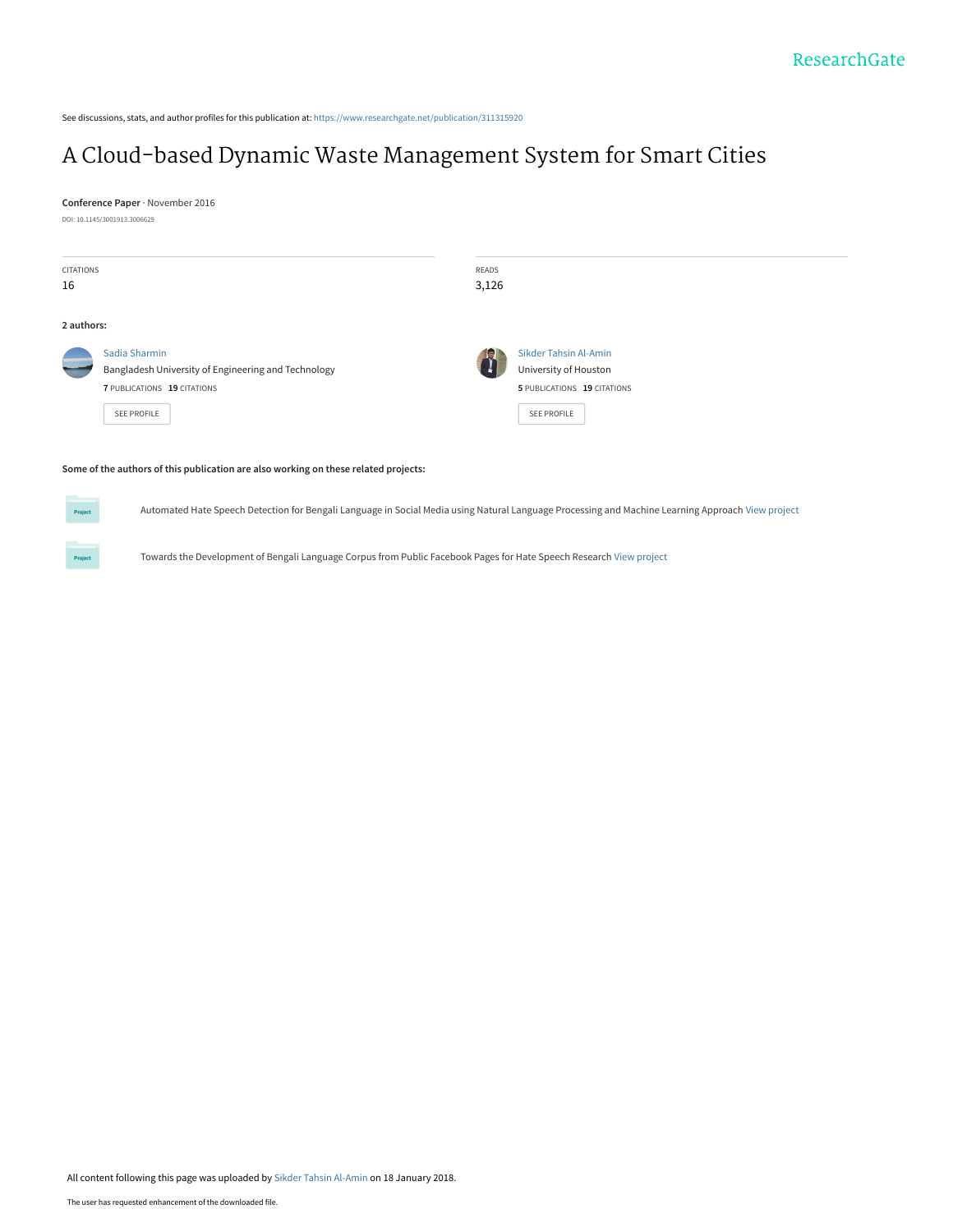# **A Cloud-based Dynamic Waste Management System for Smart Cities**

Sadia Sharmin Department of Computer Science and **Engineering** Bangladesh University of Engineering and Technology, Dhaka-1000, Bangladesh sadiasharmin@cse.buet.ac.bd

## ABSTRACT

A smart city is a vision to adopt multiple information and communication technology (ICT) solutions in the management of public affairs. Waste management problem is acute in the cities and urban areas now a days. Number of trucks roaming around, collecting waste at any time, excessive manpower requirement and inefficient monitoring are some of the difficulties we face with the conventional waste collection approach. The purpose of our work is to introduce a smart and intelligent waste management system that is able to handle the process dynamically and cost effectively. In our approach weight and volume of waste thrown in the waste bins are collected by economical sensors and then sent to cloud server using a micro-controller and GPRS. This data is used to find the waste collection schedule to maximize the collection. Location of vehicles and waste bins are used to find the shortest possible collection route for each truck which is implemented by Ant Colony Optimization(ACO) technique. The system is adaptable to dynamic changes i.e. routes blocked during waste collection process. The whole process can be monitored centrally and thus provide a high quality service to the citizens of a smart city.

## Keywords

Smart City, Waste Management, Ant Colony Optimization

## 1. INTRODUCTION

One of the major environmental problems now a days is solid waste management. With the increase of population, proper management of solid waste becomes more severe for maintaining sustainable environment. Improper management may cause hazards to inhabitants. Specially in municipal areas where waste are disposed often in open dumps and landfills, may create problems to public health as well as the environment. Lack of budget, manpower and proper monitoring system for tracking activities are making this problem

*ACM DEV '16 November 17-22, 2016, Nairobi, Kenya*

c 2016 ACM. ISBN 978-1-4503-4649-8/16/11.

DOI: http://dx.doi.org/10.1145/3001913.3006629

Sikder Tahsin Al-Amin Department of Computer Science and **Engineering** Bangladesh University of Engineering and Technology, Dhaka-1000, Bangladesh stahsin.cse@gmail.com

more difficult. As the world is now evolving towards smart city, the goal of building a smart city is to improve quality of life by using urban informatics and technology [7]. ICT (Information and Communication Technology) allows city officials to interact directly with the citizens and city infrastructure to enable a better quality of life.

Our aim is to use ICT to enhance quality, performance and interactivity of urban services, and hence provide an efficient and proper waste management system that will overcome the shortcomings of current management system as well as reduce cost and make better utilization of resources. We propose a cloud based system that will find the best route for collecting waste using Ant Colony Optimization(ACO), monitor the waste bin using low-cost sensors, and find the usage pattern of the waste bins so that collection will be maximized. This smart and proficient system is able to take dynamic decisions and handle special situations such as a collection route is blocked and waste volume and number of required trucks exceed capacity etc.

The rest of the paper is organized as follows. In Section 2 we briefly describe some previous works related to waste management. Section 3 illustrates our approach followed by few experimental data in Section 4. Finally we conclude with few directions for future work in Section 5.

#### 2. RELATED WORK

Different waste management systems have been proposed in different countries and regions. For example, in [5], NFC and cloud computing technology is used to develop a webbased system and a mobile app is designed for supporting waste management. They incorporated Radio Frequency Identification (RFID) and mobile app technology for waste management. A pilot test system was launched in an university and the results showed that the RFID-based waste management system improved the recycling rate. However, the waste collection process of this system was very simple, it doesn't handle any special situation like route blocked or availability of vehicle.

In [2], they proposed a system for that equipped with information system and advanced technologies like RFID, Global Positioning System (GPS), General Packet Radio Service (GPRS) and Geographic Information System (GIS) along with camera technology in order to develop the bin and truck intelligent monitoring system. Another system described in [3] which would be able to monitor and management the overall collection process. It provides in time solid waste collection, tracking the vehicle position through

Permission to make digital or hard copies of all or part of this work for personal or classroom use is granted without fee provided that copies are not made or distributed for profit or commercial advantage and that copies bear this notice and the full citation on the first page. Copyrights for components of this work owned by others than ACM must be honored. Abstracting with credit is permitted. To copy otherwise, or republish, to post on servers or to redistribute to lists, requires prior specific permission and/or a fee. Request permissions from permissions@acm.org.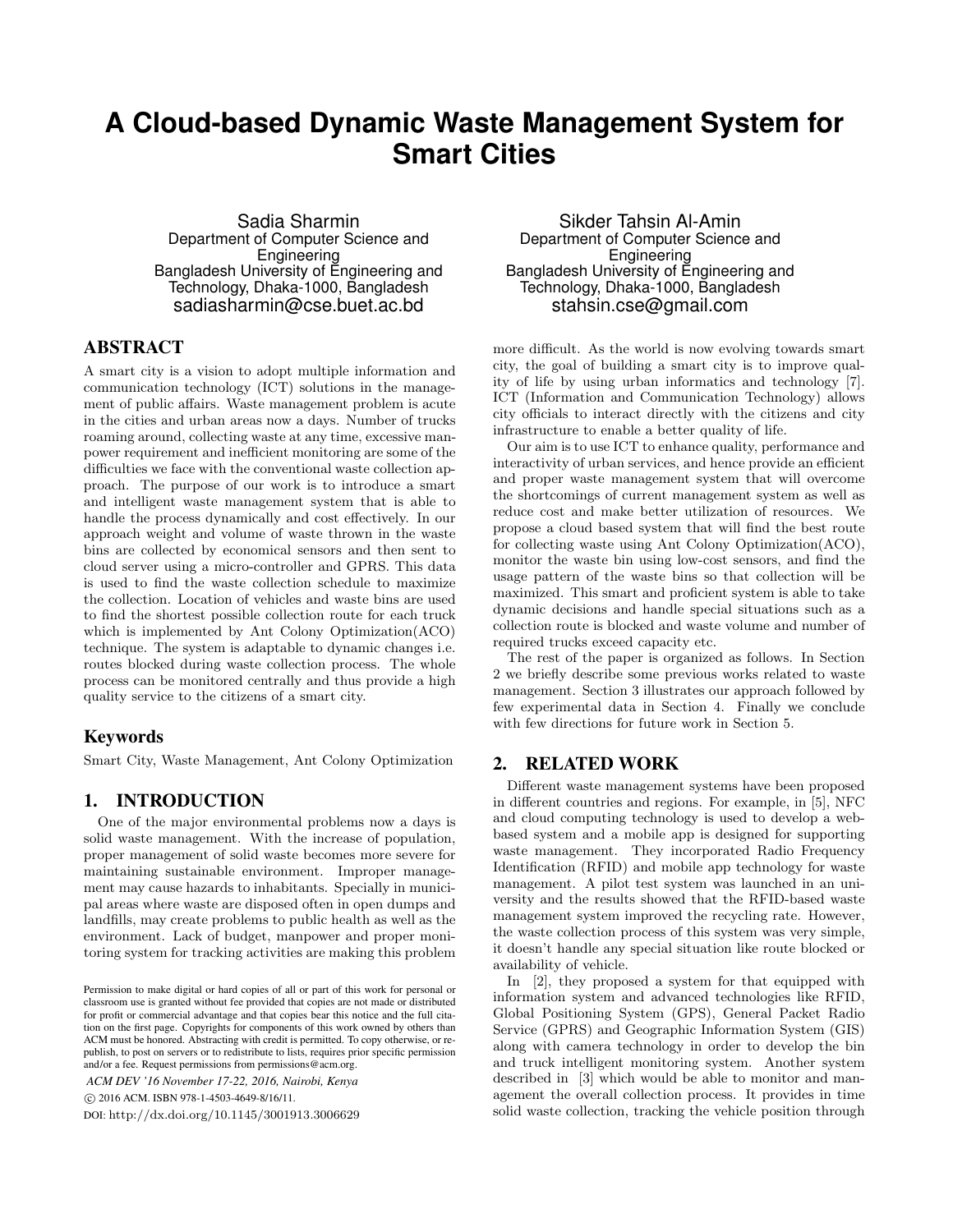

Figure 1: Workflow of the proposed model.

the GIS database, real time bin status. But one drawback of this work is that, this requires the collecting truck to come near to the waste bin to send data to server.

In [6], they stated that, 85% of the solid waste system cost takes the collection process. Hence, they find the best route for collecting solid waste in cities taking Irbid City in Jordan as an example problem. This work has developed a methodology based on real genetic algorithm. However, their solution was limited to bidirectional paths as they considered distance as a symmetric process.

### 3. OUR SMART AND DYNAMIC APPROACH

In this work we propose our cloud service based dynamic waste management system, which use real-time data from sensors installed in waste bins and employs Ant Colony Optimization to suggest a near optimal route for waste collection trucks. The model of the proposed system is depicted in Figure 1. The process starts with the data collection from the waste bins. Every waste bin has a unique id. The data is processed and then used to find the optimal routes and sent to trucks. After collection, wastage are divided into dumping and recycling section. The whole process is managed dynamically and can be updated at any time. City officials can also monitor the whole process to make the city a better place for the inhabitants of a smart city. Our system mainly consists of two phases. They are -

- 1. Collecting and sending data from the waste bins
- 2. Finding optimal route for waste collection

## 3.1 Collecting and Sending Data from Waste Bins

This phase mainly focuses on collecting data from waste bins using sensor and sending them to server. Both the weight and filling level of waste bins are sensed using two sensors that are attached with waste bin to collect data. The process can be shown in Figure 2

Load sensors are used to detect the weight of the waste disposed by the user. Load sensor model SEN-10245 is used to detect the weight which can measure upto 50kg. To detect the filling level ultrasonic sensors are used. It operates with the propagation of sound waves. Distance to object is



Figure 2: Data collection from sensor and sending it to server.



Figure 3: Find optimal route for each truck from sensor data

determined via a sound transit time. And it is not affected by color, transparency, or glossiness of a surface which is very much advantageous for sensing waste filling level. Besides, the LED display shows if the container is full to alert the users.

All these data collected are sent for processing which is done using a Microcontroller and GPRS (General Packet Radio Service). The data collected from sensors requires filtering and sorting. These raw data will be formatted into structured data. A central server receives the data and stores all the necessary information for current and future use.

A microcontroller is a small computer on a single integrated circuit, containing a processor, memory, and input/output functions. Arduino Uno microcontroller can be used for testing of collecting and processing sensor data. After formatting the data into a specific format, the controller sends it to central server through GPRS module. GPRS is a data service offered by cell phone carriers and operates in conjunction with voice cell phone services. A GPRS module is connected with a remote server that receives the data. This technology may prove very cost effective and practical as cell phone data providers have most areas covered. This technology eliminates the need for complex radio based telemetry networks.

### 3.2 Finding Optimal Route for Waste Collection

In this stage, we find the optimal route for waste collection. If the truck can collect all the waste from desired location with shortest possible path, it can save both fuel money and time. Moreover, we analyze usage pattern of different localities to collect maximum waste and allow waste bins more time to fill up. The steps are shown in Figure 3. Hence, this process is further divided into two steps-

- i Mining Usage Pattern
- ii Finding Optimal Route

Mining Usage Pattern: We analyze data to determine when the waste bins are full or almost full. To find the usage pattern, first we collect the data sent from the waste bins. We sense data from 9.30 am to 4.30 pm with one hour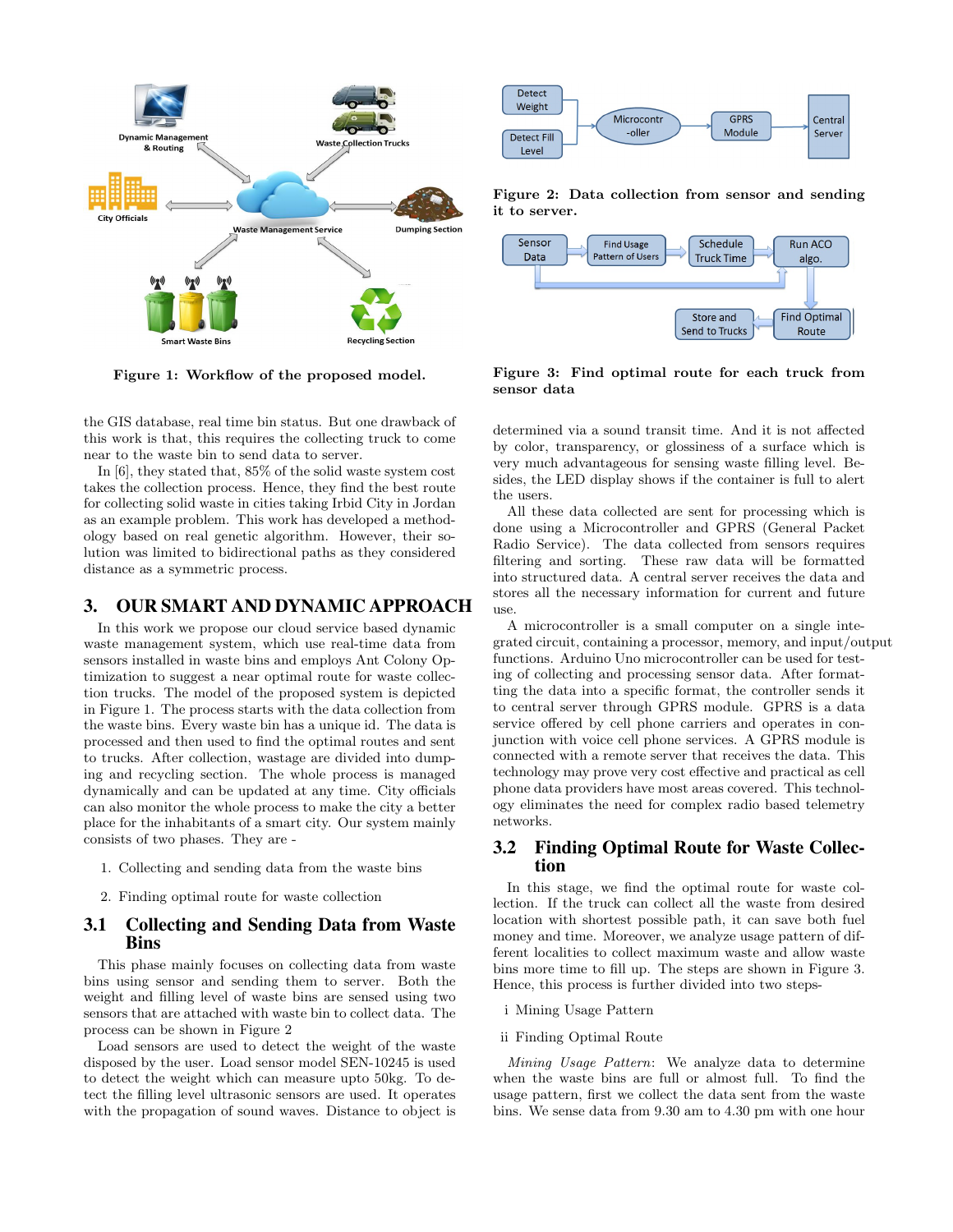| SI. No         | Waste<br><b>Bin</b> | Date           | <b>Status</b> | 09.30am(<br>KG) | 10.30am(<br>KG) | 11.30am(<br>KG) | 12.30pm(<br>KG) |  |
|----------------|---------------------|----------------|---------------|-----------------|-----------------|-----------------|-----------------|--|
|                |                     | WB-1 1/7/16 OK |               | 4.30            | 5.63            | 6.01            | 6.99            |  |
| 2              |                     | WB-2 1/7/16 OK |               | 10.56           | 15.12           | 16.23           | 17.25           |  |
| 3              |                     | WB-3 1/7/16 OK |               | 2.03            | 3.69            | 5.65            | 6.01            |  |
| $\overline{4}$ |                     | WB-4 1/7/16 OK |               | 8.20            | 8.57            | 9.26            | 9.99            |  |
|                |                     |                |               |                 |                 |                 |                 |  |

Figure 4: Data from weight sensor at different times

interval and a total of 15 day's data are collected. A sample of collected data from weight sensor is shown in Figure 4. Then we create a matrix where row is represented as the day number and each column is the weight collected  $(W_i)$ from the sensor every hour. For each day the total amount of weight(W) is calculated and then for each hour  $(H_i)$  we determine the percentage amount using following equation -

$$
H_i = \frac{W_i - W_{i-1}}{Total\ Amount(W)} * 100\tag{1}
$$

Then we find the maximum value for each row and represent them as 1 and other values 0. Then the column with maximum number of 1's has the highest usage value, means waste bins are filled most at that time. We can schedule the sensing process between those hours each day and trucks can start collection at that time. Sensing only one time in a day will cost much less than sensing several times in a day. To update or check if the time is changed, we can repeat the finding usage pattern process in every 3 or 4 months.

Finding Optimal Route: Optimal routes for each truck is determined in this stage. Data collected from the sensor is also used here to find the optimal routes. First we need to know the position of the waste bins. Hence, the city is represented as a directed graph  $G(V, E)$ , where vertex set  $V$  is the positions of the waste bins and  $E$  is the distance between two waste bins and edges exist if there is a road in between. Here we consider directed graph, because bidirectional distances between waste bins are not necessarily identical. There may exist only one way route from one waste bin to another or both way may not have the same distance due to road network restriction. This makes the routing process more practical and robust. Initially the starting and ending point for each truck will be same as they are parked in garage and dump the collected waste in same place. Each truck have different area for the collection process and therefore, optimal route finding algorithm is run within those locations. The algorithm will give the shortest route for each truck. Therefore, a huge amount of fuel money will be saved. It will also take less time than usual excluding factors like traffic jam or unexpected road blocks.

Ant Colony Optimization (ACO) [1] is a shortest path finding algorithm which was inspired by the behavior of ants. Each ant moves at random for food source from nest. Pheromone is deposited on path to follow. More pheromone on path increases the probability of path being followed and finally the ants arrive at the shortest path. For small number of nodes, shortest path can be found using exhaustive search but for large number of nodes, it will be very hard to find. ACO adapts to change, hence can be used in dynamic application. Moreover, they retain memory of entire ant colony, so less affected by poor initial solution. As **Data:** Data from sensors and the graph  $G(V, E)$ Result: Optimal route for each truck initialization; for each truck V do Starting node,  $v_i$ =Garrade location Compute total weight $(W)$  and volume $(A)$  of the nodes if  $W > Capacity \parallel A > Capacity$  then Discard node with minimum  $W$  or  $A$ end for nodes  $v_i$ ,  $v_{i+1}$ , ....  $v_n$  do  $\mid ACO($ : end  $F = Total KM * Fuel per KM$ if  $F > \text{FuelCapacity}$  then Discard node with minimum W  $ACO($ ; end Store and send optimal route to trucks. end Algorithm 1: Finding optimal routes for each truck

finding shortest path for the collection truck is a vital issue and the system is dynamic, we choose ACO to find shortest path for each collection truck. ACO will run for the valid number of nodes(collection points). The ants(trucks) are placed randomly in every nodes, then the ants visits the next nodes with transition probability. Pseudo-randomproportional transition rule can be used as in [4]. After all the ants completed their tour, only the best solution is used to globally update the pheromone. These two processes are followed until convergence. The output will be the shortest path among the nodes.

The Algorithm-1 works as following - first each truck $(v_i)$ calculates the total weight $(W)$  and volume $(A)$  of waste of the locations it will visit. If either one exceeds its capacity, it discards the location with minimum amount weight or volume. The assumption behind this idea is that the container with minimum amount of waste will take more time to fill up than others and we can skip it. We then run the ACO to find the shortest path for the truck. After optimal route is found, the algorithm will check if the fuel needed for total  $path(F)$  will exceeds its capacity. We can check this by multiplying fuel need per kilometer with total distance of the route. If this value exceeds fuel capacity, we discard the node with minimum weight and volume and then run the ACO again. The assumption behind this idea is same as before. Then the optimal route is both stored and send to the trucks.

#### *3.2.1 Handling Unexpected Situation During Collection*

In order to build a robust system, we have also considered the unexpected situation that may occur during collection of waste, such as, a road may be blocked due to accident, police barricade, construction, repair etc or the collection truck might be damaged or stopped. If a truck encounters such situations while collecting waste, it will try to search for an alternative route. The process can be shown in Algorithm-2.

Algorithm-2 works as follows - If the truck encounters a block or other unexpected situation, the driver sends its cur